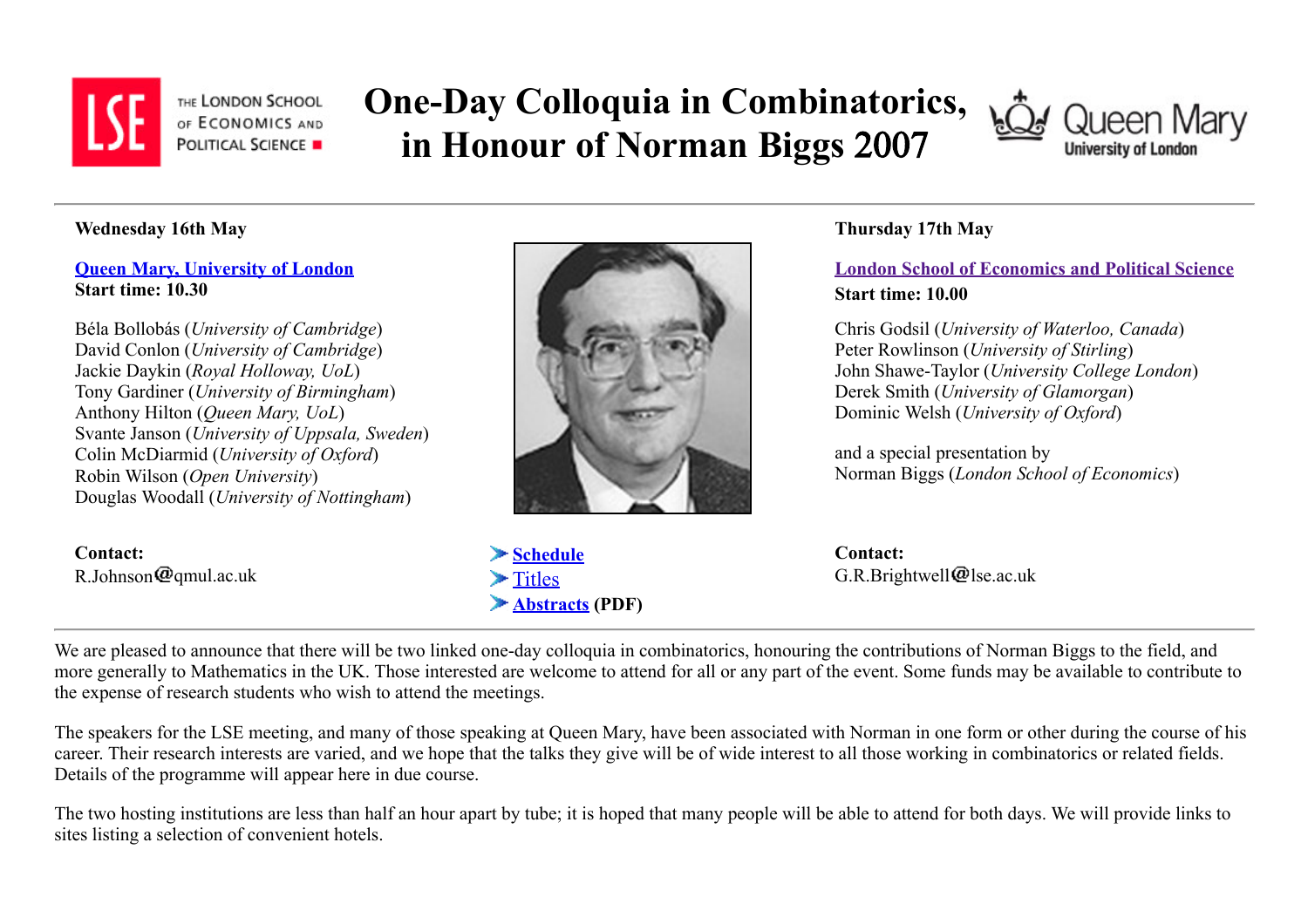There will be a drinks reception following the final talk on Thursday 17th.

Support for this event by the London Mathematical Society and the British Combinatorial Committee is gratefully acknowledged.

Please click on these links for **[titles of talks](http://www.cdam.lse.ac.uk/biggsfest_2007_titles.html)** and **[schedules and location](http://www.cdam.lse.ac.uk/biggsfest_2007_schedule.html)** information.



**LSE Centre for Discrete and Applicable Mathematics** 

**D** [London Mathematical Society](http://www.lms.ac.uk/) logo

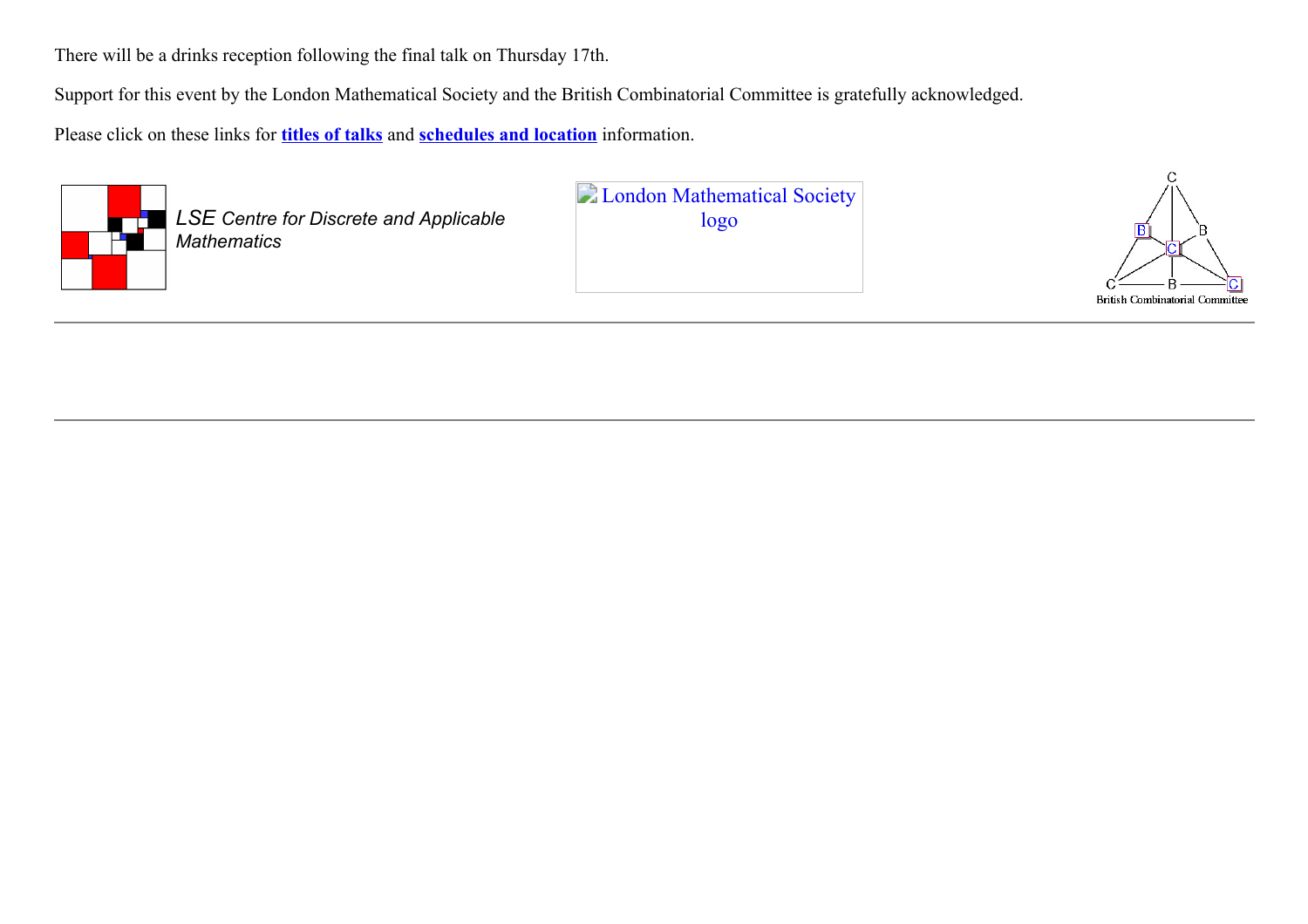# **[One-Day Colloquia in Combinatorics,](http://www.cdam.lse.ac.uk/biggsfest_2007.html) in Honour of Norman Biggs**

# **Schedule and location of talks**

#### **Wednesday 16th May**

**Queen Mary, University of London - start time 10.30**

Talks will be held in the Maths Lecture Theatre (MLT) and Room 103. These are in the School of Mathematical Sciences.

#### **Time**

- **10.15 - 10.30 Coffee available for early arrivals**
- **10.30 - 11.10 Anthony Hilton**  MLT
- **11.10 - 11.30** *Coffee break*
- **11.30 - 12.10 David Conlon**  103/**Robin Wilson**  MLT
- **12.15 - 12.55 Jackie Daykin**  103/**Tony Gardiner**  MLT
- **12.55 - 14.00** *Lunch* (own arrangements options on campus and nearby)
- **14.00 - 14.40 Béla Bollobás** MLT
- **14.45 - 15.25 Douglas Woodall**  MLT
- **15.25 - 15.45** *Coffee break*
- **15.45 - 16.25 Svante Janson**  MLT
- **16.30 - 17.10 Colin McDiarmid** MLT

*Dinner* (own arrangements - curry enthusiasts might head for Brick Lane)

#### **Thursday 17th May**

#### **London School of Economics and Political Science - start time 10.00**

Talks will be held in the New Theatre (E171), in the East Building. The entrance to the East Building is on Houghton Street.

- **Time**
- **10.00 - 10.40 Dominic Welsh**
- **10.45 - 11.05** *Coffee break E168*
- **11.10 - 11.50 John Shawe-Taylor**
- **11.55 - 12.35 Derek Smith**
- **12.40 - 14.00** *Lunch* (own arrangements options on campus and nearby)
- **14.05 - 15.05 Chris Godsil**
- **15.10 - 15.30** *Coffee break E168*
- **15.35 - 16.15 Peter Rowlinson**
- **16.20 - 17.00 Norman Biggs**
- **17.05 - 19.00** *Reception* (LSE Senior Common Room)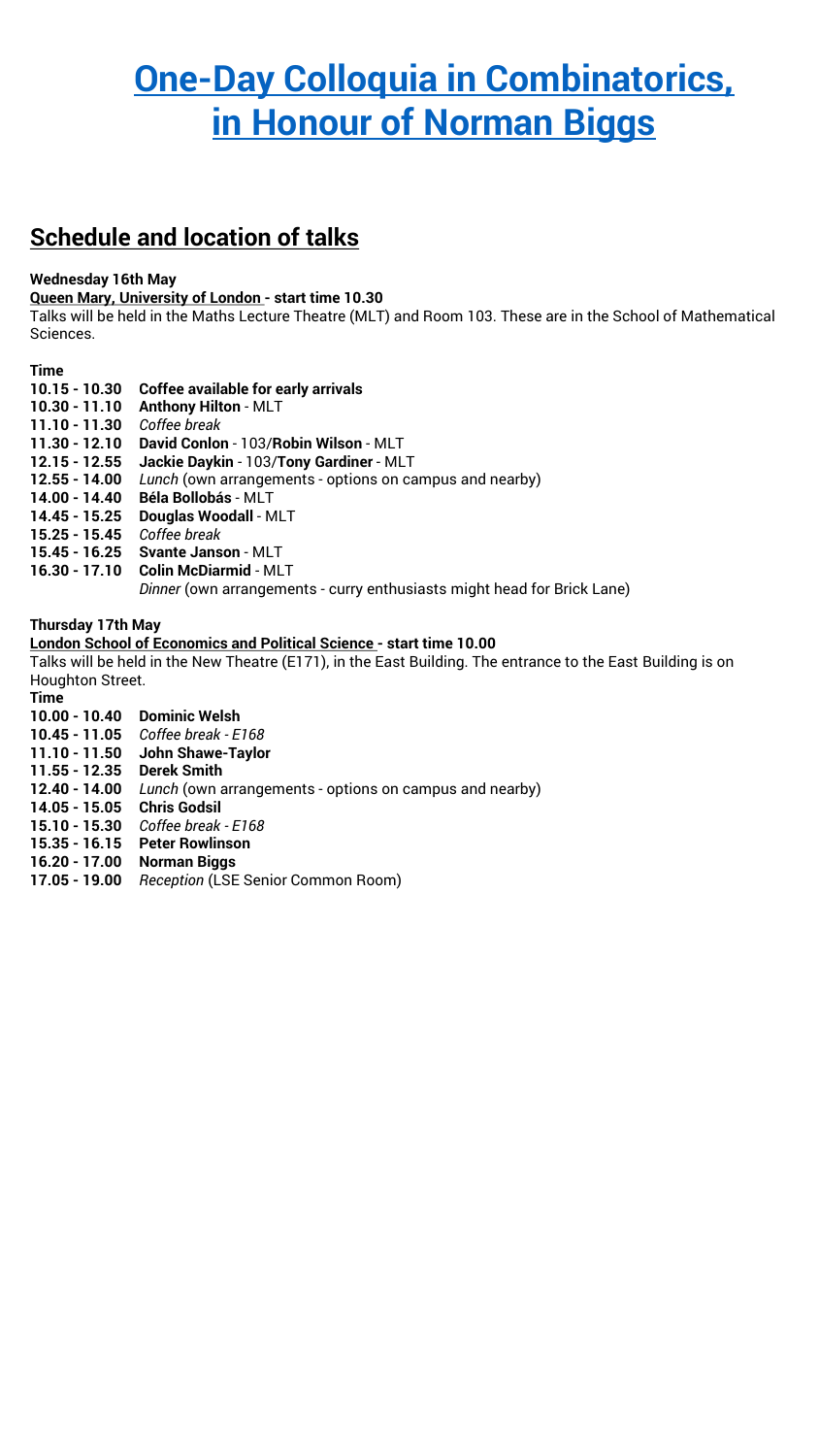# **One-Day Colloquia in Combinatorics, in Honour of Norman Biggs**

# **List of speakers and titles**

### **Wednesday 16th May - start time 10.30 Queen Mary, University of London**

| <b>Speaker</b>         | <b>Affiliation</b>              | <b>Title</b>                                                                           |
|------------------------|---------------------------------|----------------------------------------------------------------------------------------|
| Béla Bollobás          | (University of Cambridge)       | Problems, results and conjectures on the two-<br>dimensional square lattice            |
| David Conlon           | (University of Cambridge)       | Some new results in Ramsey theory                                                      |
| Jackie Daykin          | (Royal Holloway, UoL)           | String factorization algorithmics                                                      |
| <b>Tony Gardiner</b>   | (University of Birmingham)      | Combinatorics for the common man                                                       |
| <b>Anthony Hilton</b>  | (Queen Mary, UoL)               | Degree bounded factorizations of graphs                                                |
| Svante Janson          | (University of Uppsala, Sweden) | Two sorting problems and the maximum number of<br>runs in a randomly evolving sequence |
| <b>Colin McDiarmid</b> | (University of Oxford)          | Random graphs on surfaces                                                              |
| <b>Robin Wilson</b>    | (Open University)               | Euler's science of combinatorics                                                       |
| Douglas Woodall        | (University of Nottingham)      | Recent results on graph colourings                                                     |

# **Thursday 17th May - start time 10.00 London School of Economics and Political Science**

| <b>Speaker</b>         | <b>Affiliation</b>               | <b>Title</b>                                              |
|------------------------|----------------------------------|-----------------------------------------------------------|
| <b>Chris Godsil</b>    | (University of Waterloo, Canada) | Quantum computing and algebraic graph theory              |
| <b>Peter Rowlinson</b> | (University of Stirling)         | Star complements in regular graphs                        |
| John Shawe-Taylor      | (University College London)      | Graph complexity for structure and learning               |
| Derek Smith            | (University of Glamorgan)        | From distance-transitive graphs to spectrum<br>efficiency |
| <b>Dominic Welsh</b>   | (University of Oxford)           | Counting problems in minor closed classes of<br>graphs    |
| Norman Biggs           | (London School of Economics)     | Special presentation                                      |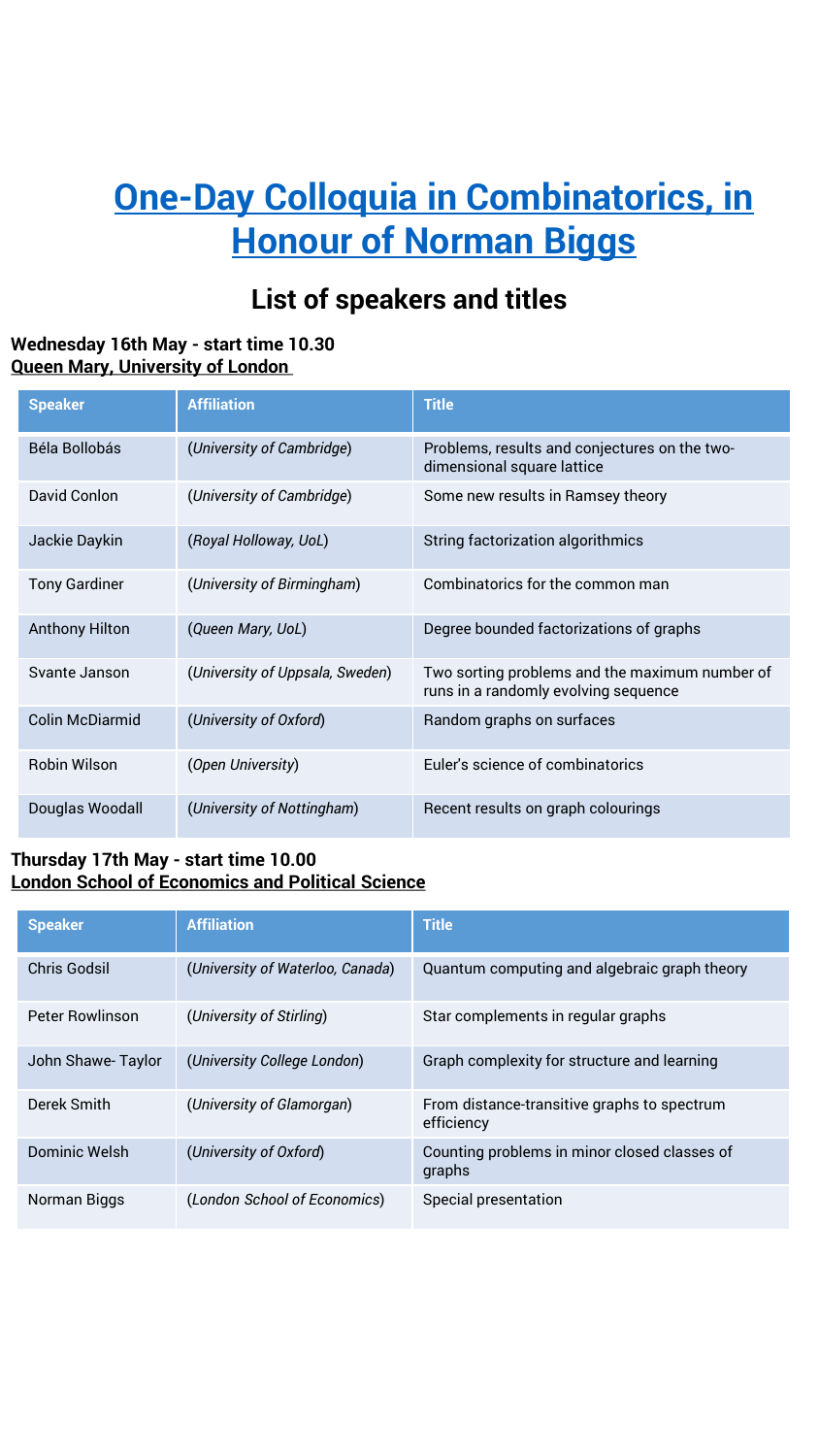### 1030 MLT Anthony Hilton

# Queen Mary, University of London Degree bounded factorizations of graphs

For  $d \geq 1$ ,  $s \geq 0$  a  $(d, d + s)$ -graph is a graph whose degrees all lie in the interval  $\{d, d+1, \ldots, d+s\}$ . For  $r \geq 1$ ,  $a \geq 0$  an  $(r, r + a)$ -factor of a graph G is a spanning  $(r, r + a)$ -subgraph of G. An  $(r, r + a)$ -factorization of a graph G is a decomposition of G into edge-disjoint  $(r, r + a)$ -factors.

We discuss a number of results about  $(r, r + a)$ -factorizations of  $(d, d + s)$ -graphs. The emphasis will be on the contrast between the good results known for simple graphs and pseudographs (i.e. multigraphs with loops permitted), and the much less satisfactory results known for multigraphs (without loops).

As an example of the results, for  $t \geq 1$  let  $\pi(r,s,a,t)$  be the least integer such that, if  $d \geq \pi(r,s,a,t)$  then each  $(d,d+s)$ -pseudograph has an  $(r,r+a)$ -factorization into x  $(r, r + a)$ -factors for at least t different values of x. Then if r and a are even,

$$
\pi(r,s,a,t) = r \left\lceil \frac{tr+s-1}{a} \right\rfloor + (t-1)r.
$$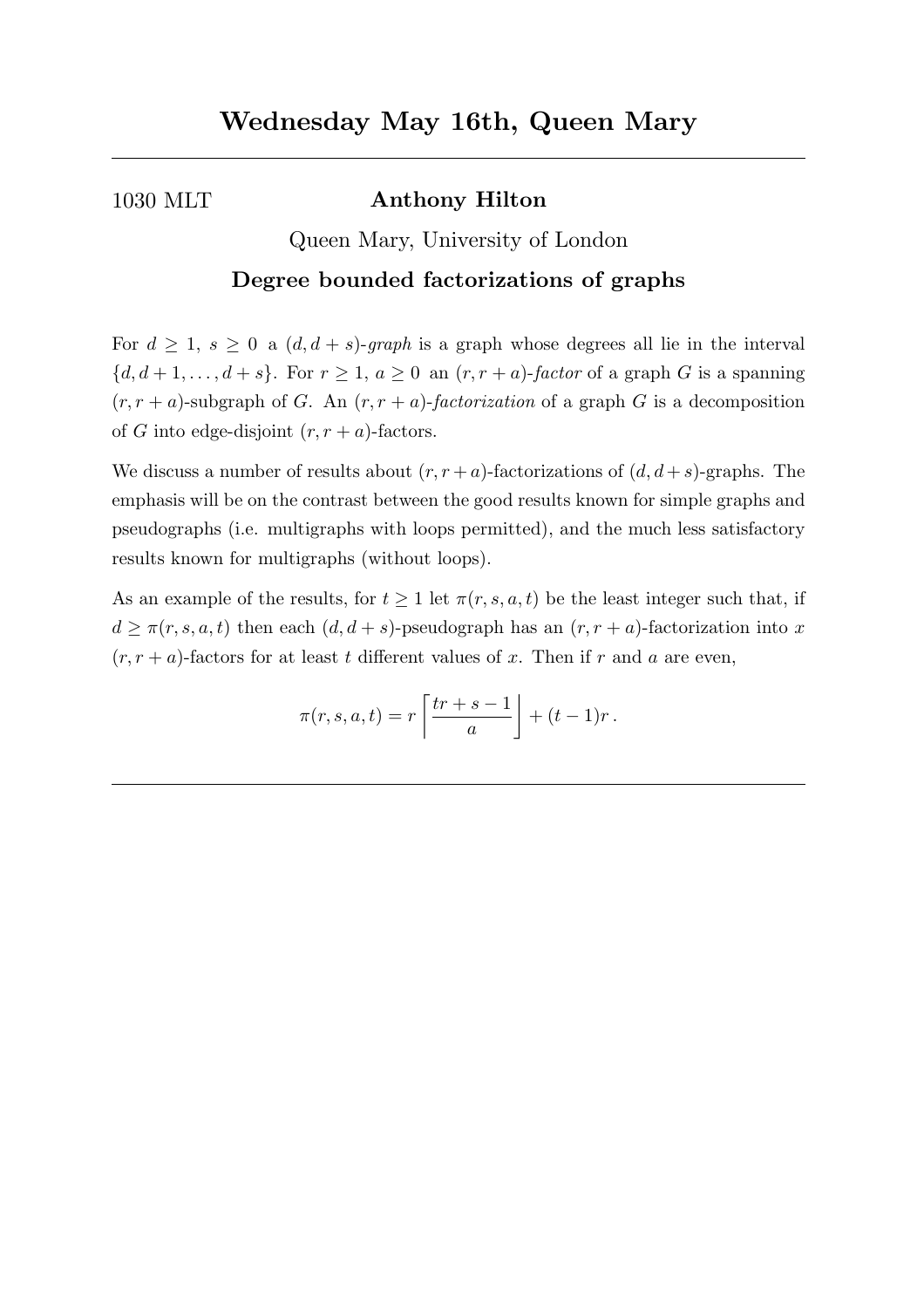1130, Room 103 David Conlon

# University of Cambridge Some new results in Ramsey Theory

Ramsey's Theorem states that, given two natural numbers  $k$  and  $l$ , there exists a number  $n$  such that if the edges of a complete graph on  $n$  vertices are two-coloured, in red and blue, then the graph must contain either a red  $K_k$  or a blue  $K_l$ . The smallest such *n* is referred to as the Ramsey number  $r(k, l)$ .

We will discuss some results related to this theorem, amongst which are a new general upper bound for Ramsey's theorem itself, a new upper bound for its bipartite analogue, and a new lower bound for the multiplicity version of the question (by which I mean the question of determining, given a fixed size  $k$ , how many monochromatic cliques of size k one is guaranteed to have in any two-colouring of  $K_n$ , for n large).

# 1130, MLT Robin Wilson

Open University

# Euler's science of combinatorics

In 1973 Norman Biggs asked for volunteers to help with a book on the history of graph theory which he was thinking of writing, and the result, three years later, was 'Graph Theory: 1736-1936' which we wrote jointly with Keith Lloyd. Working on this book gave rise to an interest in the history of mathematics which has never left me. In this talk I shall outline some developments in the history of graph theory and combinatorics since it appeared, with particular reference to the works and legacy of Leonhard Euler who is featured in the book and whose 300th anniversary took place this year.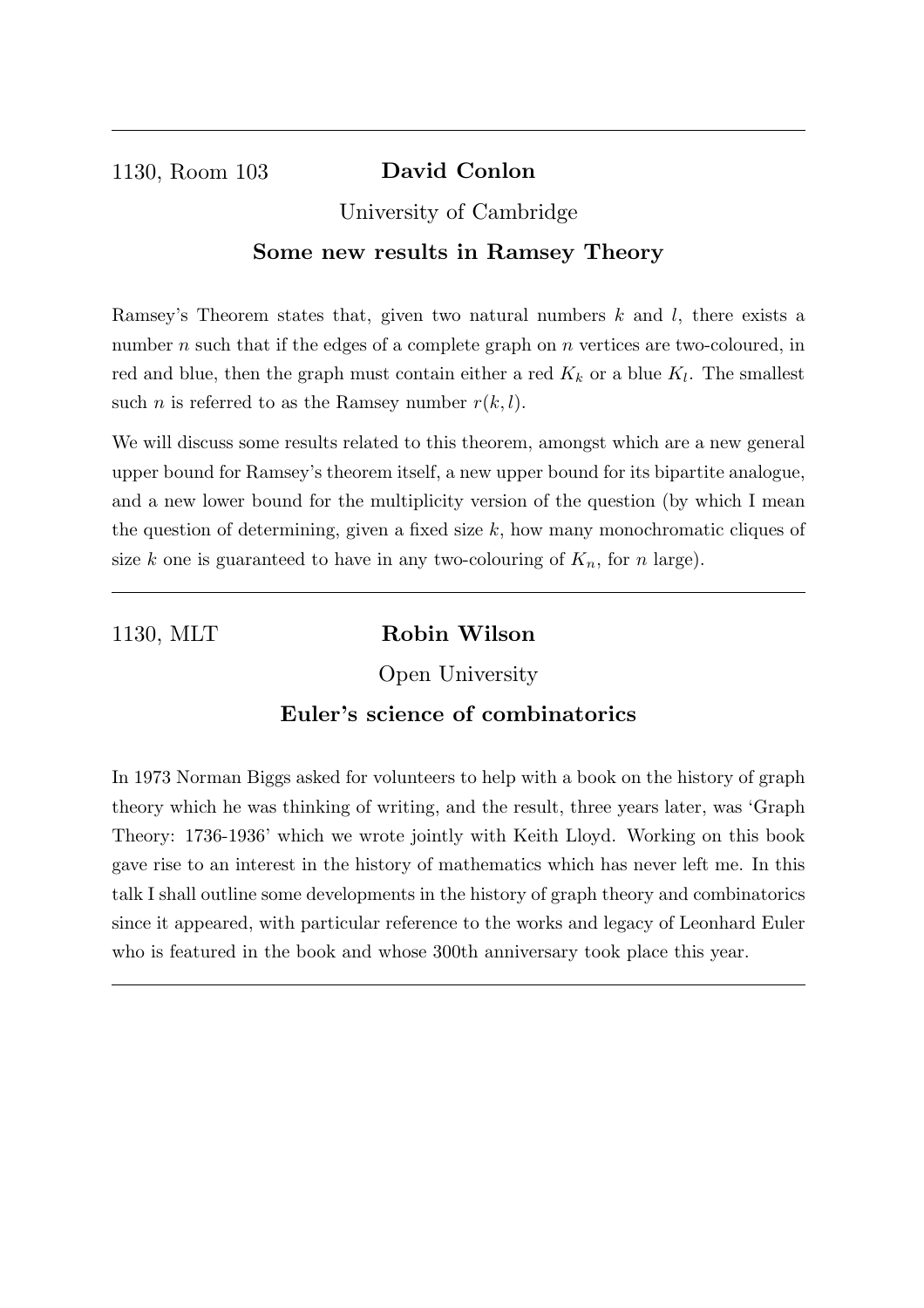# 1215, Room 103 Jackie Daykin Royal Holloway, University of London String factorization algorithmics

A string is a finite sequence of symbols over an arbitrary alphabet, and a factorization is a partitioning of a string. We say a set  $W$  of strings is a circ-UMFF if every string has a unique maximal factorization over  $W$ . The classic circ-UMFF is the set of Lyndon words defined using lexicographic ordering.

In this presentation optimal Lyndon factorization algorithms will be outlined for both the sequential and CRCW PRAM parallel models of computing. While the sequential algorithm can be implemented with a simple array, the parallel algorithm requires a suffix tree data structure. We further describe characteristic combinatorial properties of all circ-UMFFs and the construction of such a set. We illustrate with additional examples of circ-UMFFs where each is derived from a method for totally ordering sets. These include the V-word circ-UMFF derived from the V-order method for totally ordering strings over arbitrary alphabets, and a collection of 32 circ-UMFFs defined from methods for totally ordering binary strings. It will then be shown that the underlying tree structure of the parallel Lyndon factorization algorithm can be applied to the parallel decomposition of a string over any given circ-UMFF. Commencing with an algorithm for sequential V-word factorization we describe our progress towards a generic approach for string factoring algorithms.

This talk aims to motivate the area of string factorization, explain the combinatorial language properties of circ-UMFFs, and describe the design and analysis of corresponding factoring algorithms. The work is mainly joint with D. Daykin.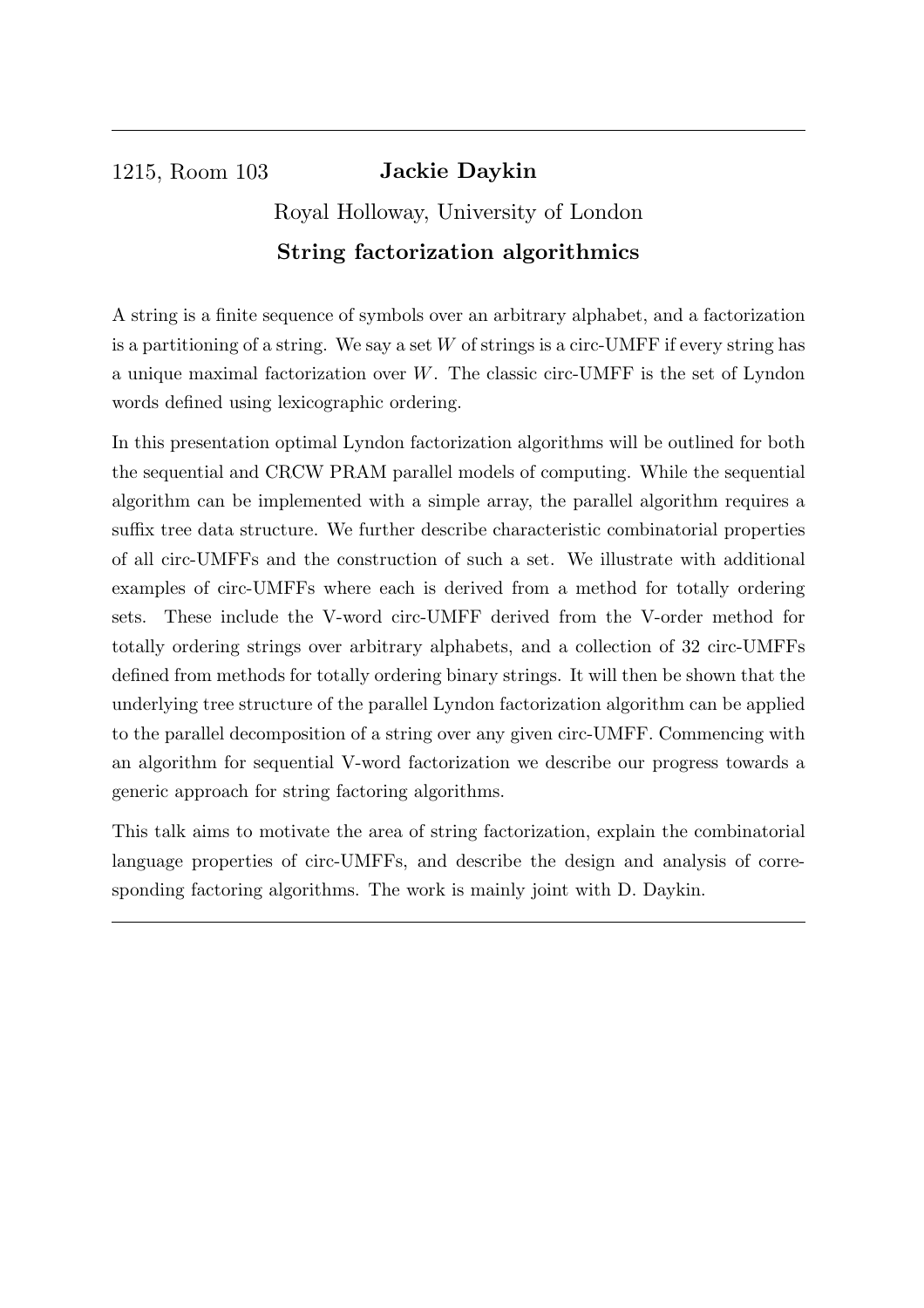# 1215, MLT Tony Gardiner University of Birmingham

# Combinatorics for the common man

The characteristic clarity of Norman's writing over the years has made combinatorial ideas accessible to tens of thousands of mathematics and computer science students. The talk will use specific examples to explore the question of how combinatorial ideas might (and whether they should) be introduced earlier than has traditionally been the case in England.

# 1400, MLT Béla Bollobás

University of Cambridge & University of Memphis

# Problems, conjectures and results on the two-dimensional square lattice

# 1445, MLT Douglas Woodall

University of Nottingham

# Recent results on graph colourings

A more precise title for this talk would be 'Lower bounds for the average degree of a graph critical with respect to edge or total colouring or choosability.' There are two parts.

(1) A graph is  $edge-\Delta-critical$  if it has maximum degree  $\Delta$  and the deletion of any edge reduces its edge chromatic number  $\chi'$  from  $\Delta + 1$  to  $\Delta$ . It has long been conjectured that every edge- $\Delta$ -critical graph has average degree greater than  $\Delta - 1$ . The best lower bound on the average degree for large  $\Delta$  has recently been improved from  $\frac{1}{2}(\Delta +$  $\sqrt{2\Delta-1}$ ) to  $\frac{2}{3}(\Delta+2)$ .

(2) There are several classes of graphs G for which it is conjectured that the choosability or list chromatic number ch(G) is equal to the chromatic number  $\chi(G)$ . I will mention some of these, and discuss an analogue of problem (1) for edge-choosability and total choosability.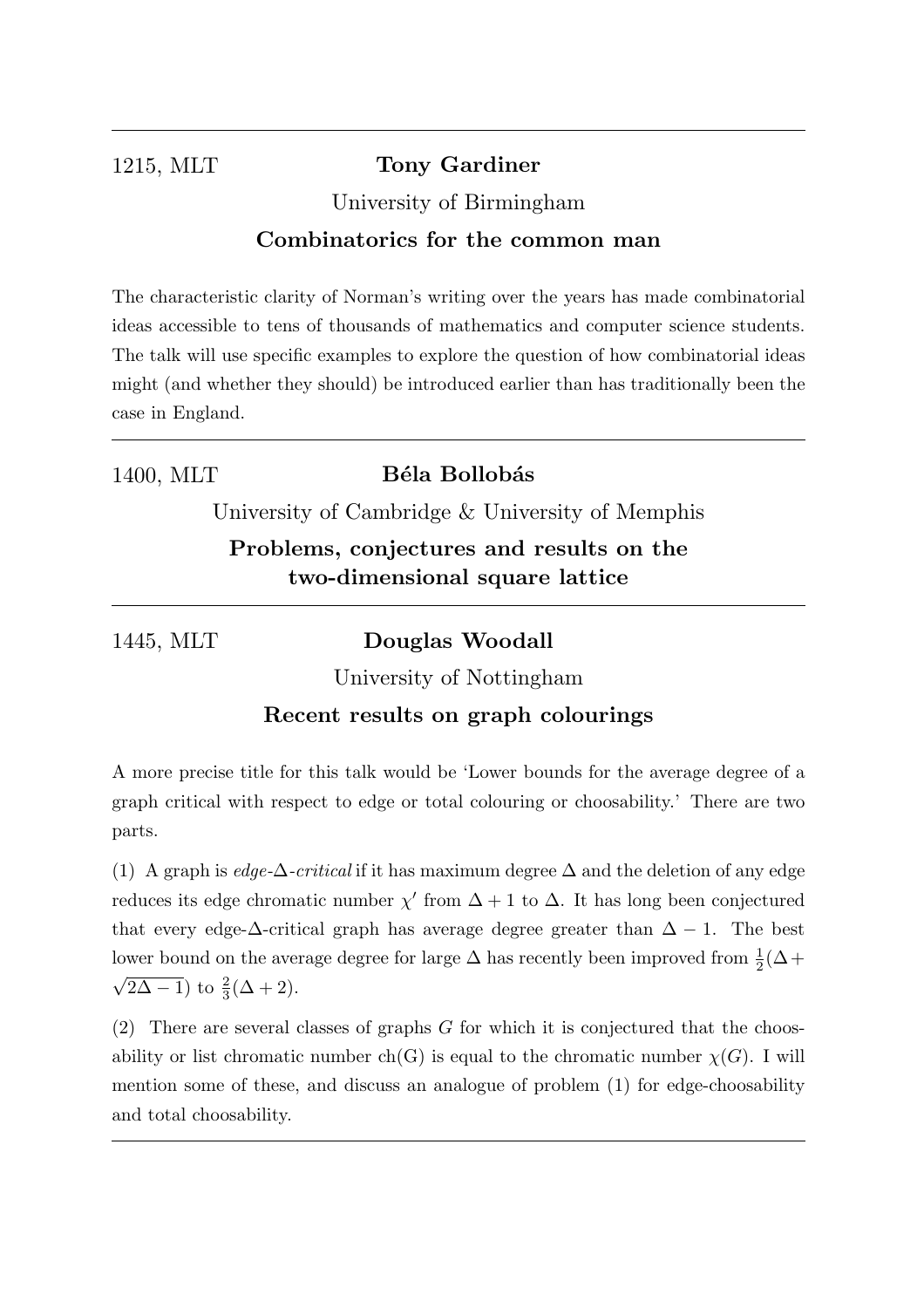# 1545, MLT Svante Janson

University of Uppsala

# Two sorting problems and the maximum number of runs in a randomly evolving sequence

We study the space requirements of a sorting algorithm where only items that at the end will be adjacent are kept together. This is equivalent to the following combinatorial problem: Consider a string of fixed length n that starts as a string of 0's, and then evolves by changing each 0 to 1, with the changes done in random order. What is the maximal number of runs of 1's?

We give asymptotic results for the distribution and mean. It turns out that, as in many problems involving a maximum, the maximum is asymptotically normal, with fluctuations of order  $n^{1/2}$ , and to the first order well approximated by the number of runs at the instance when the expectation is maximized, in this case when half the elements have changed to 1; there is also a second order term of order  $n^{1/3}$ .

We also treat some variations, including a sock sorting problem.

# 1630, MLT Colin McDiarmid

University of Oxford

# Random graphs on surfaces

There have been dramatic successes recently with the two related problems of counting labelled planar graphs, and finding typical properties of random labelled planar graphs. We start the process here of extending such investigations to graphs embeddable on any fixed surface S. In particular we see that the labelled graphs embeddable on S have the same growth constant as for planar graphs, and the same holds for unlabelled graphs. Also, if we pick a graph uniformly at random from the graphs embeddable on S which have vertex set  $\{1,\ldots,n\}$ , then with probability tending to 1 as  $n \to \infty$ , this random graph consists of one giant component together with at most a few nodes in small planar components.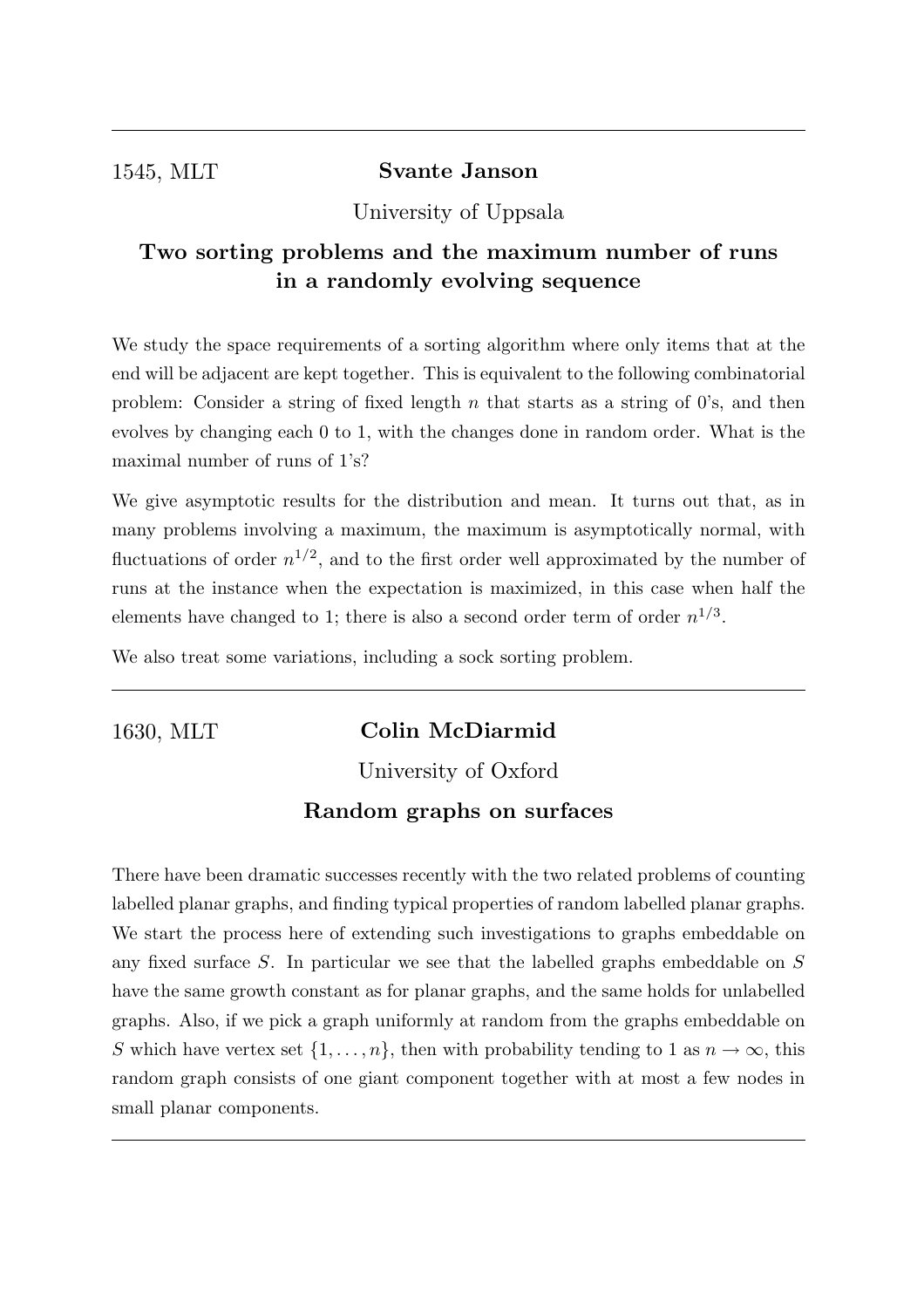# Thursday May 17th, LSE

All talks take place in the New Theatre, E171

# 1000 Dominic Welsh

University of Oxford

#### Counting problems in minor closed classes of graphs

If H is a finite collection of graphs,  $\mathbf{Ex}(\mathcal{H})$  denotes the class of graphs G such that G has no member of  $H$  as a *minor*.

The classical example is when  $\mathcal{H} = \{K_5, K_{3,3}\}\$  so that  $\mathbf{Ex}(\mathcal{H})$  is the set of all planar graphs.

The problem of counting the labelled graphs in a minor closed family is solved only in a few very special cases, notably the recent work of Gimené z and Noy (2005) which gives precise results in the planar case.

Here we present some recent new results for the case where  $H$  is a general finite family.

[This is joint work with Olivier Bernardi and Marc Noy.]

# 1105 John Shawe-Taylor

University College London

# Graph Complexity for Structure and Learning

The talk will consider ways of bounding the complexity of a graph as measured by the number of partitions satisfying certain properties. The approach adopted uses Vapnik Chervonenkis dimension techniques. An example of such a bound was given by Kleinberg et al (2004) with an application to network failure detection. We describe a new bound in the same vein that depends on the eigenvalues of the graph Laplacian. We show an application of the result to transductive learning of a graph labelling from examples.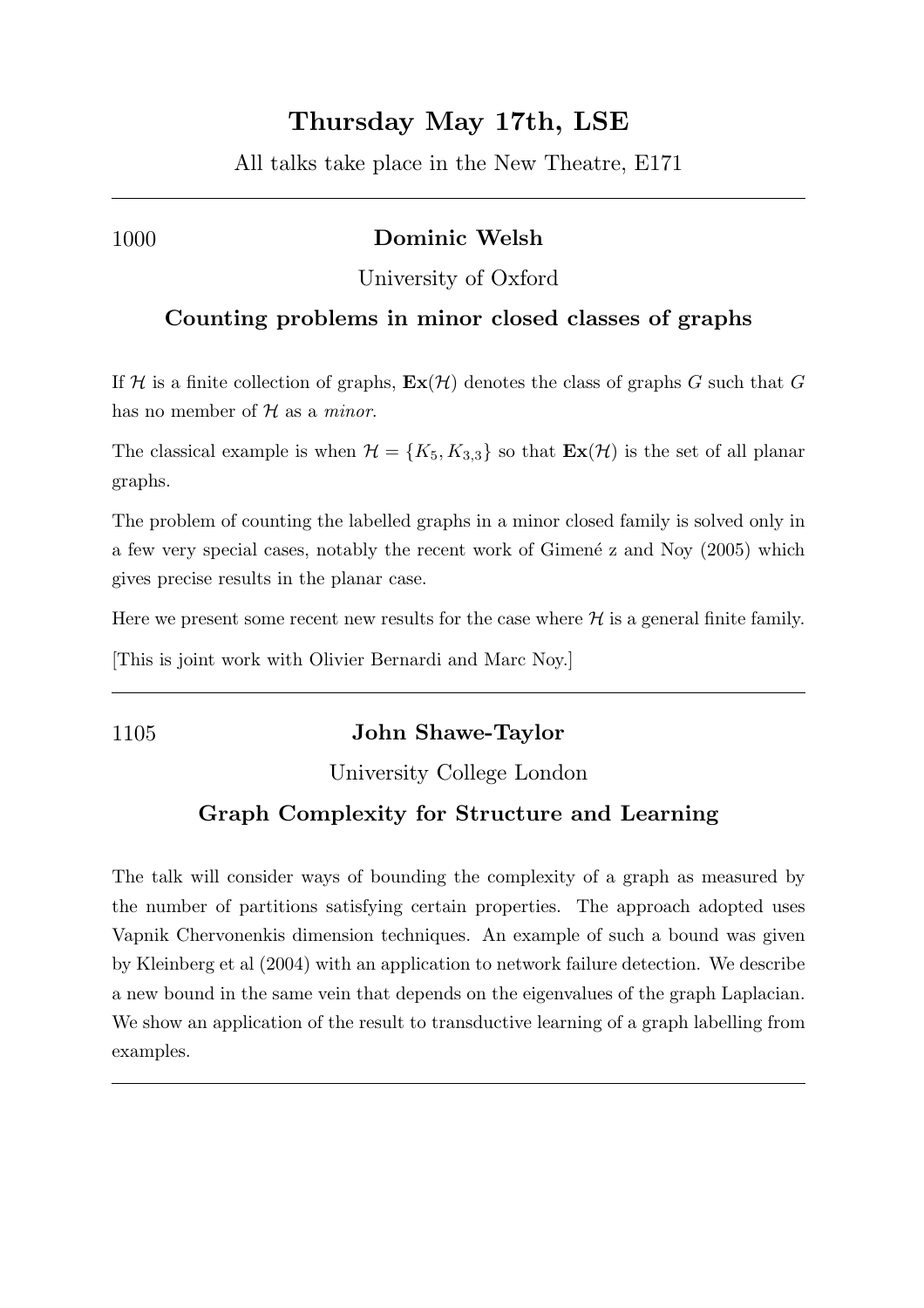# 1150 Derek Smith

# University of Glamorgan

# From distance-transitive graphs to spectrum efficiency

The work of Norman Biggs in the late 1960s focused on distance-transitive graphs and also on colouring problems in graphs. In the 1970s he applied some of the ideas arising in the theory of distance-transitive graphs to coding theory. In the 1990s he developed an interest in the application of the algorithms and theory of graph colouring to radio frequency assignment.

In this talk some of the early work will be outlined. It will also be shown how it has inspired more recent work in radio spectrum efficiency. This work includes:

- 1) Radio frequency assignment treated as a generalized graph colouring problem;
- 2) Other approaches to radio frequency assignment when multiple interference must be considered;
- 3) The construction of constant weight codes and their assignment in networks using frequency hopping;
- 4) The construction of codes for code-division multiple-access radio systems and the potential for code assignment;
- 5) The relevance of partitions of certain codes into Hadamard matrices to the security of certain code-division multiple-access radio systems.

The talk will include an indication of the current state of the art in frequency assignment. However the main aim of the talk is to show how interesting combinatorial problems arise in work on spectrum efficiency.